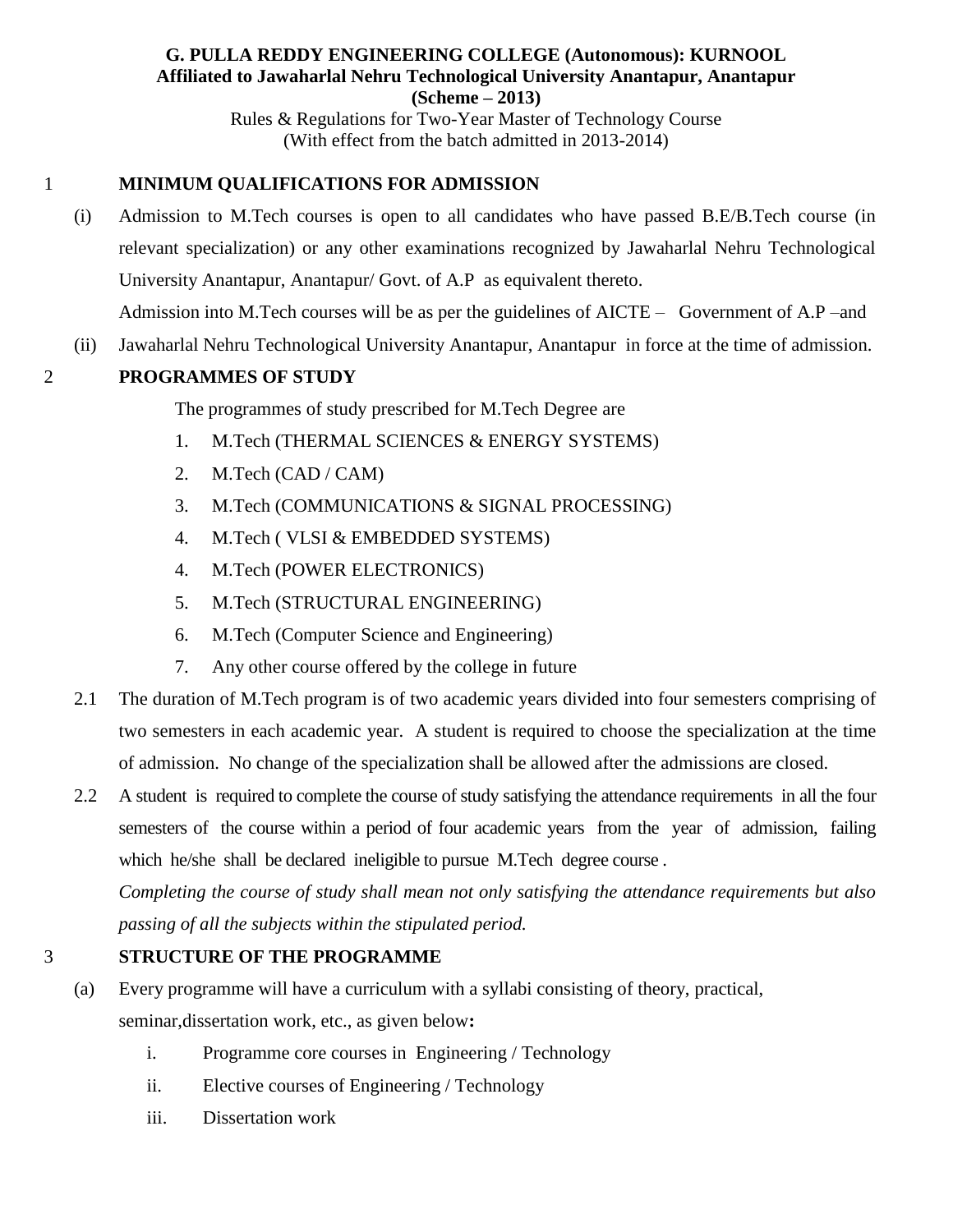- (b) Each course is normally assigned a certain number of credits as follows
	- (i.) One credit per lecture period per week
	- (ii.) One credit per tutorial period per week
	- (iii.) Two credits per 2 or 3 periods of laboratory practice per week
	- (iv.) One credit for seminar
	- (v.) Six credits for Dissertation work Phase I
	- (vi.) Twelve credits for Dissertation work Phase II
- (c) The programmes are designed such that a student shall take four electives during II and III semesters, out of which one can be from allied and other departments ( global electives)

#### 3.1 **COURSE WORK**

- (i.) The programmes are offered on a semester basis consisting of four semesters.
- (ii.) The first semester consists of five Theory, one laboratory course. and seminar.
- (iii.) The second semester consists of Five theory, one laboratory course and seminar.
- (iv.) The third semester consists of three theory courses and Dissertation Phase-I (Preliminary). The dissertation evaluation Committee will review the dissertation work initiated by the candidate and the candidate has to present a seminar on the topic chosen for dissertation work. The Review Committee consists of HOD, Supervisor and one senior faculty.
- (v.) In the fourth semester the candidates pursue dissertation work.
- (vi.) Only on completion of all the prescribed courses, the candidates will be permitted to submit the thesis/dissertation. Four copies of the dissertation certified in the prescribed form by the supervisor and concerned HOD shall be submitted to the college.
- (vii.) The dissertation work will be adjudicated by one external examiner appointed by the chairman of board of studies with the approval of the Principal.

### 4 **ATTENDANCE REQUIREMENT**

Regular course of study means a minimum aggregate attendance of 75% in all subjects in the semester put together.

Condonation of shortage of attendance in genuine cases on health grounds may be recommended by the Principal, if a student puts in an aggregate attendance of at least 65%. However the student has to make an application and pay the prescribed fee.

A student who has not satisfied these requirements of attendance in any semester shall have to repeat that semester. The attendance under this clause does not include attendance at any examination/test/extra curricular activities/co curricular activities.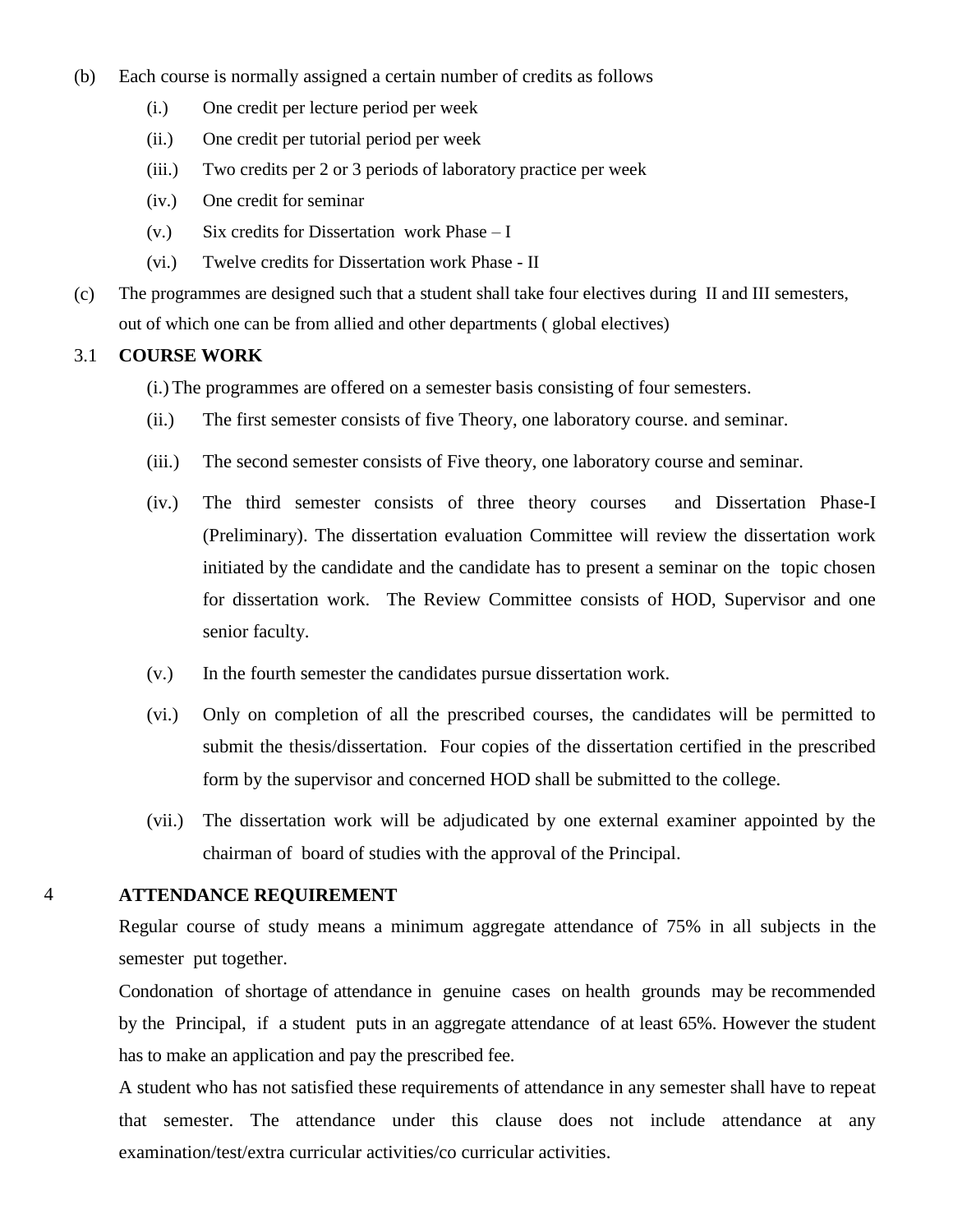Students who represent the college in inter collegiate tournaments organized by JNTUA and those who represent University or State or nation shall be given attendance exemption as per the University/Government norms.

#### 4.1 *Eligibility for appearing for the end examinations :*

All the students who satisfy the attendance requirements in that semester shall register for the end examinations of that semester by paying the prescribed examination fee. However, they have to clear all the dues to the college before they collect their hall tickets. It is mandatory for all the eligible students to apply for the regular end examinations failing which they have to pay all the preceding examinations fee with fine as prescribed by the college, if they wish to appear for next examination

### 5 **EVALUATION**

### 5.1 **End Examination**

- i.) The performance of the candidate in each semester shall be evaluated subject wise, with a maximum of 100 marks for each Theory or Practical subjects.
- ii.) For the theory subjects 70 marks will be for the End Examination, 30 marks will be for Internal Evaluation. The question paper for end examination shall consist of 8 questions for 14 marks each and the student shall answer any five questions.  $(5\times14)$

There shall be double valuation for theory papers in the End Examinations. The Answer scripts shall be valued by two examiners – one external and one internal.

- (a ) If the absolute difference between the two valuations is 14 or less, the marks awarded shall be the better of the two evaluations.
- ( b) If the absolute difference between the two valuations is 15 or more, the scripts shall be valued by the third examiner and the marks awarded shall be (i) the better of III valuation marks and (ii) the marks among the first two valuations closer to the III valuation.
- iii.) For each practical subject the end examination with duration as specified in the scheme shall be conducted for 50 marks by the faculty who has handled the practical for the class and another internal faculty with expertise in the relevant specialization

### 5.2 **Internal Assessment**

For theory subjects, out of 30 marks 20 marks are awarded based on the performance of the students in two sessional examinations conducted for 40 marks each with the first sessional conducted in the middle of the semester and the other towards the end of the semester giving a weightage of 0.75 for the better score and 0.25 for the other score and later on reduced to 20 marks. The other 10 marks are awarded based on four assignments. The sessional marks computed as per the above procedure will be finally rounded off to next higher integer. The question paper for sessional examinations shall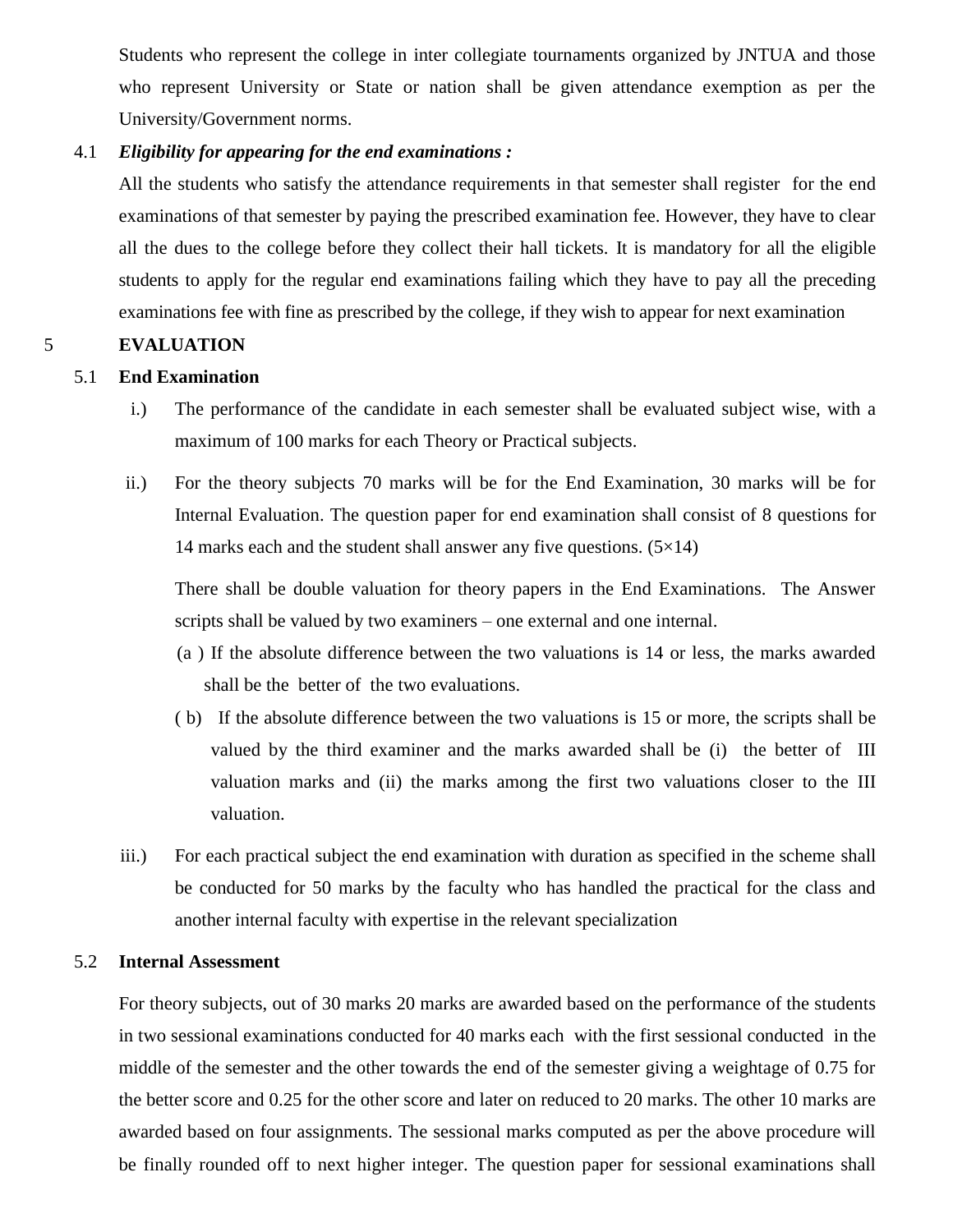consist of 6 questions and the student shall answer any four questions. $(10\times4)$ 

For practical subjects, 50 marks are awarded based on day to day work and internal lab examination

### 5.3 **Requirement for clearing any subject**

(i) The students have to obtain a minimum of 50 % marks in the end examinations and also minimum 50% of marks in the sum of the internal evaluation and end examination taken together, otherwise they will be awarded grade-F in that subject. F is considered as a fail grade indicating that the student has to reappear for the end examination in that subject and obtain a non fail-grade for clearing that subject.

In other words to pass in a subject, a student shall score 35 marks or more out of 70 marks in the end examination and also shall score 50 marks or more out of 100 in the end examination and the internal continuous evaluation put together.

- (ii) Apart from the regular end examinations, supplementary end examinations will be conducted.
- (iii) No improvement examination shall be conducted.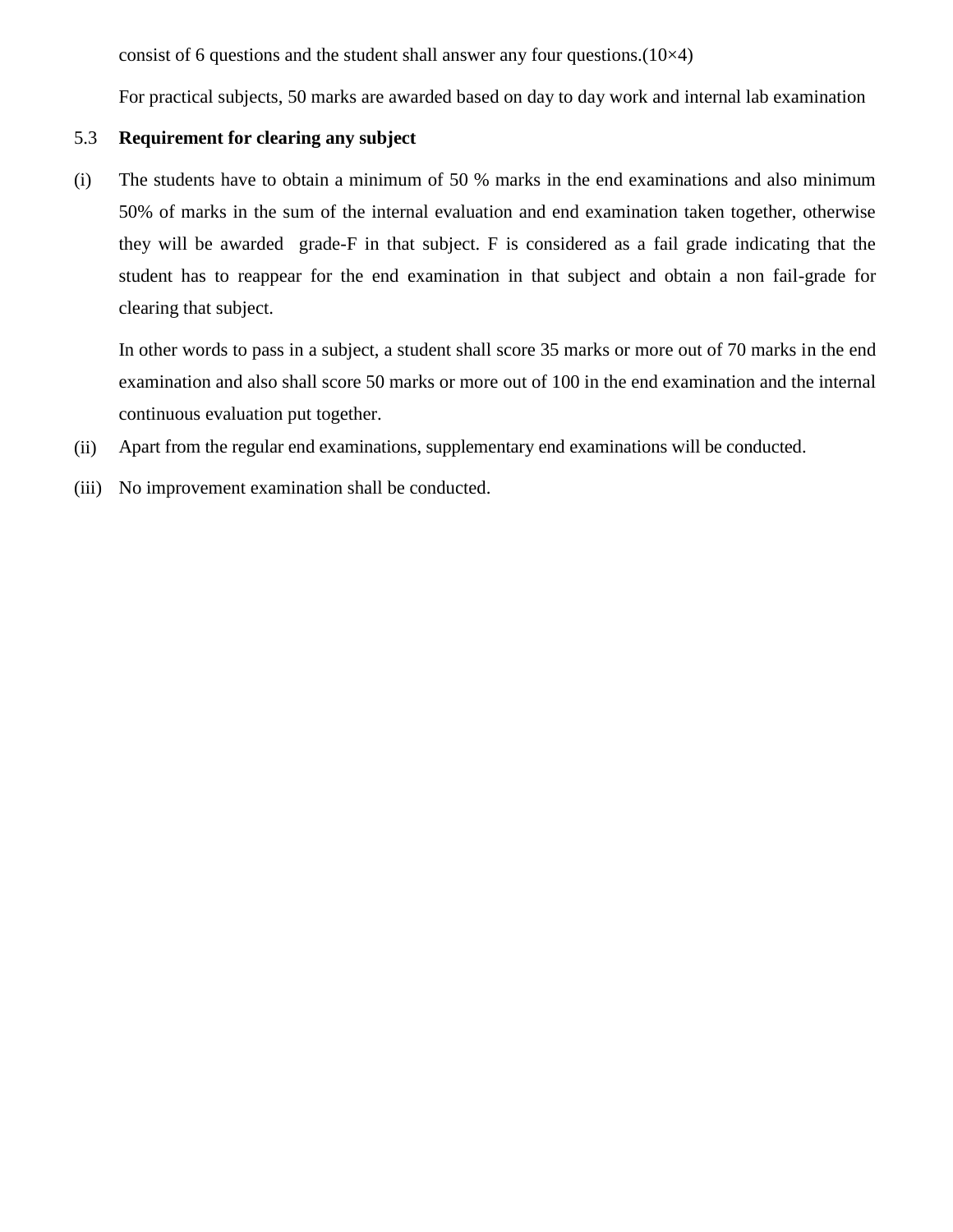# 6 **Distribution of weightages for End Examination and Internal Continuous Assessment**

| S.<br>No.      | <b>Nature</b><br>of<br>subject | <b>Marks</b> | Type of examination<br>mode<br>and<br><b>of</b><br>assessment | <b>Scheme of examination</b>                                                                                                                                                                                                                                                                                              |
|----------------|--------------------------------|--------------|---------------------------------------------------------------|---------------------------------------------------------------------------------------------------------------------------------------------------------------------------------------------------------------------------------------------------------------------------------------------------------------------------|
| $\mathbf{1}$   | Theory                         | 70           | End examination                                               | This end examination in theory subjects will be<br>for a maximum of 70 marks.                                                                                                                                                                                                                                             |
|                |                                | 30           | Internal examination                                          | out of 30 marks 20 marks are awarded based on<br>the performance of the students in two sessional<br>examinations with a weightage of 0.75 for the<br>better score and 0.25 for the other score. The other<br>10 marks are awarded based on four assignments.                                                             |
| $\overline{2}$ | Practical                      | 50           | <b>End Examination</b>                                        | This end examination in practical subjects will be<br>for a maximum of 50 marks                                                                                                                                                                                                                                           |
|                |                                | 50           | Internal examination                                          | Day to day Performance in lab experiments / viva<br>voce, internal practical examination and Record                                                                                                                                                                                                                       |
| $\overline{4}$ | Dissertation-<br>Phase I       | 50           | <b>End Examination</b>                                        | Dissertation evaluation committee comprising of<br>HOD, Senior faculty of the department and<br>Guide/ Supervisor shall assess the performance of<br>the candidate                                                                                                                                                        |
|                |                                | 50           | <b>Internal Examination</b>                                   | Dissertation Evaluation committee comprising of<br>HOD, Senior faculty of the department and<br>Guide/ Supervisor shall assess the performance of<br>the candidate based on two reviews, one in the<br>middle of the semester and the other at the end of<br>the semester. Each review shall be assessed for 25<br>marks. |
| 5              | Dissertation-<br>Phase II      | 50           | External examination                                          | Viva Voce Examination                                                                                                                                                                                                                                                                                                     |
|                |                                | 50           | <b>Internal Examination</b>                                   | Dissertation Evaluation committee comprising of<br>HOD, Senior faculty of the department and<br>Guide/ Supervisor shall assess the performance of<br>the candidate based on two reviews, one in the<br>middle of the semester and the other at the end of<br>the semester. Each review shall be assessed for 25<br>marks. |
| 6              | Seminar                        | 100          | External                                                      | A committee comprising of HOD or his nominee,<br>One senior faculty and one expert in the<br>specialization shall assess the performance of the<br>candidate.                                                                                                                                                             |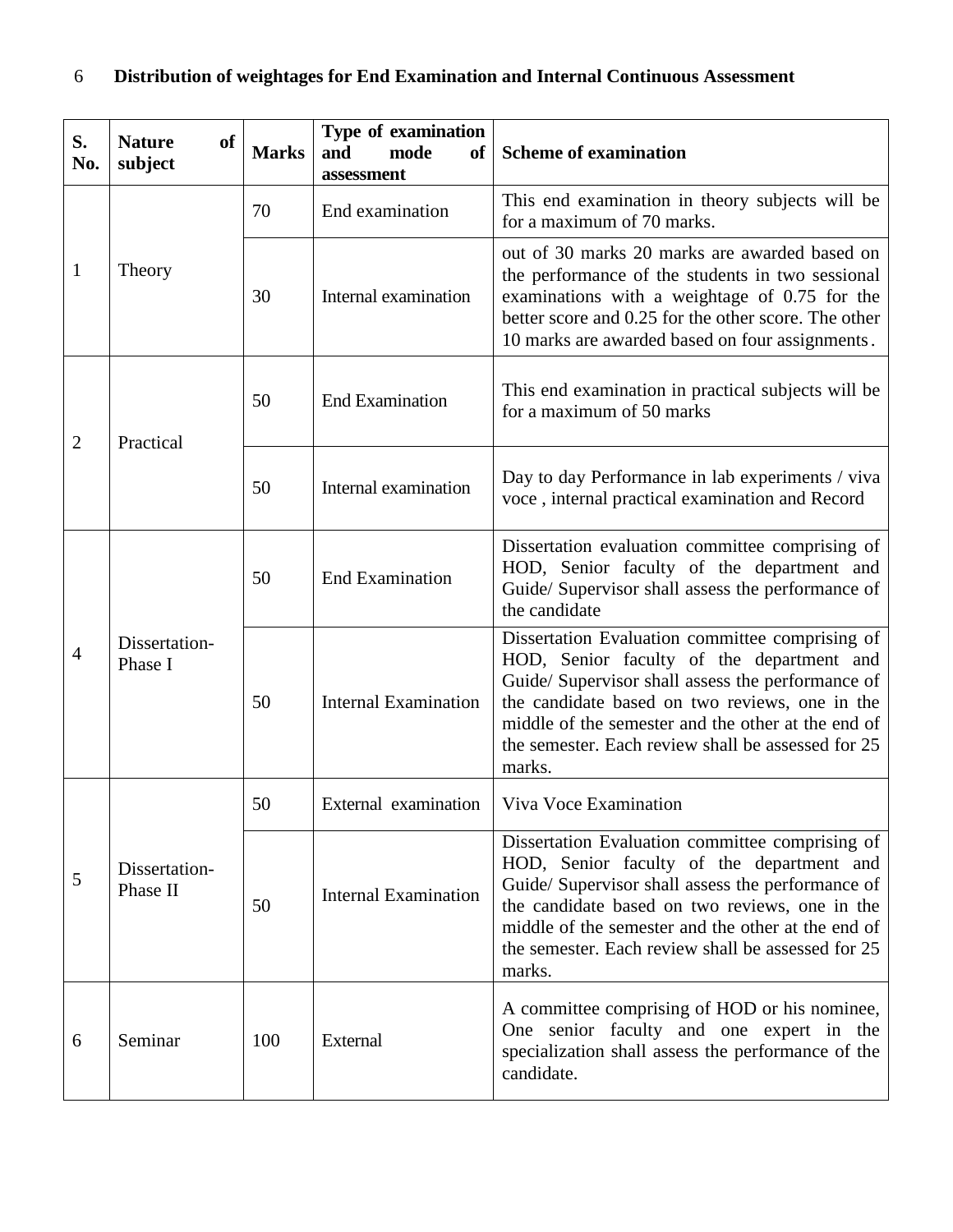#### 7 **Guidelines for Project Work**

- i.) After successful completion of the third semester, the candidate shall continue the dissertation work during the fourth semester under the supervision of faculty member of the department within the college or the candidate may carry out the dissertation work in any reputed R&D organization, industry etc.
- ii.) Even when the candidate opts to carry out the dissertation outside the college, he will be allotted a faculty member as a guide to coordinate the reviews. The person from the outside organization supervising the dissertation work may be called co-guide.
- iii.) The candidate preferring to carry out the dissertation at an outside organization should produce a permission letter and No objection Certificate (NOC) from the organization along with willingness of co-guide from the organization (whose research interests are same as the thesis work) at least three weeks before the commencement of fourth semester and should take the approval of the Principal for the same, failing which the candidate will be deemed to be carrying out the dissertation work in the college.
- iv.) The candidate carrying out the dissertation work either in the college or at an outside organisation, is required to attend review meetings conducted by the department. The candidate is allowed to submit the dissertation work only after the review meetings.
- v.) Within 10 days of the commencement of the fourth semester, the candidate is required to give an undertaking in the prescribed proforma to the effect that he will not take up any job during the dissertation period. If a candidate is found to be doing a job during the fourth semester, his admission will be cancelled.
- vi.) The candidates who are eligible for drawing stipend have to assist the department in conducting the practical classes, tutorials etc. for undergraduate students. They are eligible for only 20 days of casual leave in an academic year. Any excess leave or absence without any permission will automatically attract deduction of proportionate amount from their stipend.
- vii.) One Journal paper publication (or) one conference paper presentation is desirable to submit the dissertation work.
- viii.) The candidate has to clear all the dues before submitting the dissertation work.
- ix.) After completing the dissertation work the candidate should take the confirmation of project completion from the guide allotted by the department, HOD and Co-guide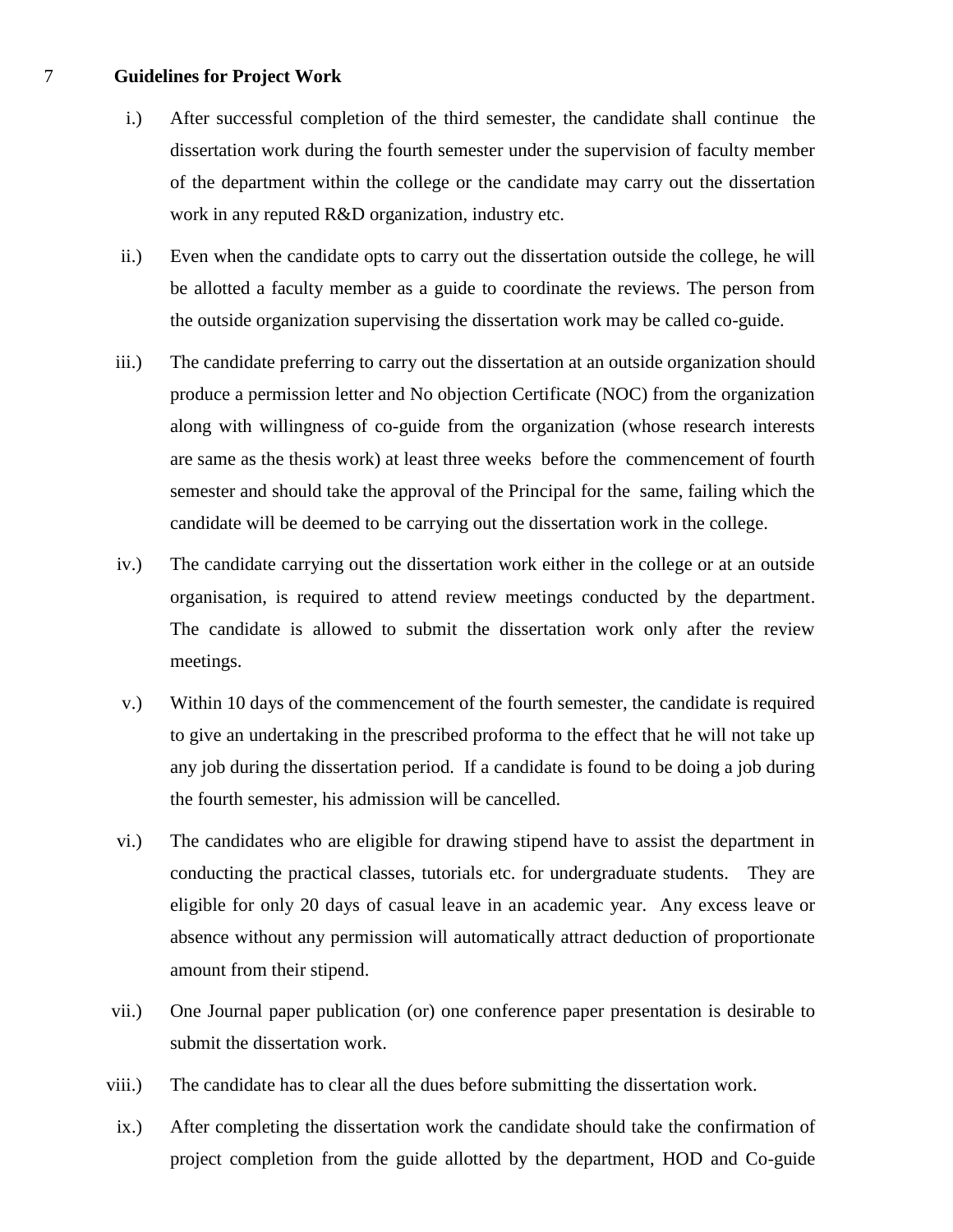from the organization where applicable

- x.) Only on completion of all the prescribed course work, the candidates will be permitted to submit the thesis/dissertation. Four copies of the thesis / dissertation certified in the prescribed form by the supervisor shall be submitted in the examination section of the college. The candidate should also submit the soft copy of the dissertation work.
- xi.) A viva-voce examination shall be conducted by a board consisting of the HOD, the supervisor and one external examiner.

# 8 **GRADE POINT AVERAGE (GPA) AND CUMULATIVE GRADE POINT AVERAGE (CGPA):**

The Grade Point Average (GPA) for each semester and Cumulative Grade Point Average (CGPA) up to any semester are calculated as follows:

(i) First the marks obtained in each subject will be converted to a corresponding letter grade and the grade points will be assigned as given below.

| Range in which the marks in the<br>subject fall | Grade          | Grade points assigned |
|-------------------------------------------------|----------------|-----------------------|
| $\geq$ 95                                       | S              | 10                    |
| 90 to 94                                        | A <sub>1</sub> | 9                     |
| 85 to 89                                        | A2             | 8.5                   |
| 80 to 84                                        | A <sub>3</sub> | 8                     |
| 75 to 79                                        | B1             | 7.5                   |
| 70 to 74                                        | B2             | $\overline{7}$        |
| 65 to 69                                        | B <sub>3</sub> | 6.5                   |
| 60 to 64                                        | C1             | 6                     |
| 55 to 59                                        | C <sub>2</sub> | 5.5                   |
| 50 to 54                                        | C <sub>3</sub> | 5                     |
| < 50                                            | $\mathbf F$    | $\overline{0}$        |
| <b>ABSENT</b>                                   | AAA            | $\theta$              |

Table – Grades conversion and Grade points assigned

ii.) Grade Point Average will be computed for each semester as follows:

$$
GPA = \frac{\sum {}^{n}C_{i} \times GP_{i}}{\sum {}^{n}C_{i}}
$$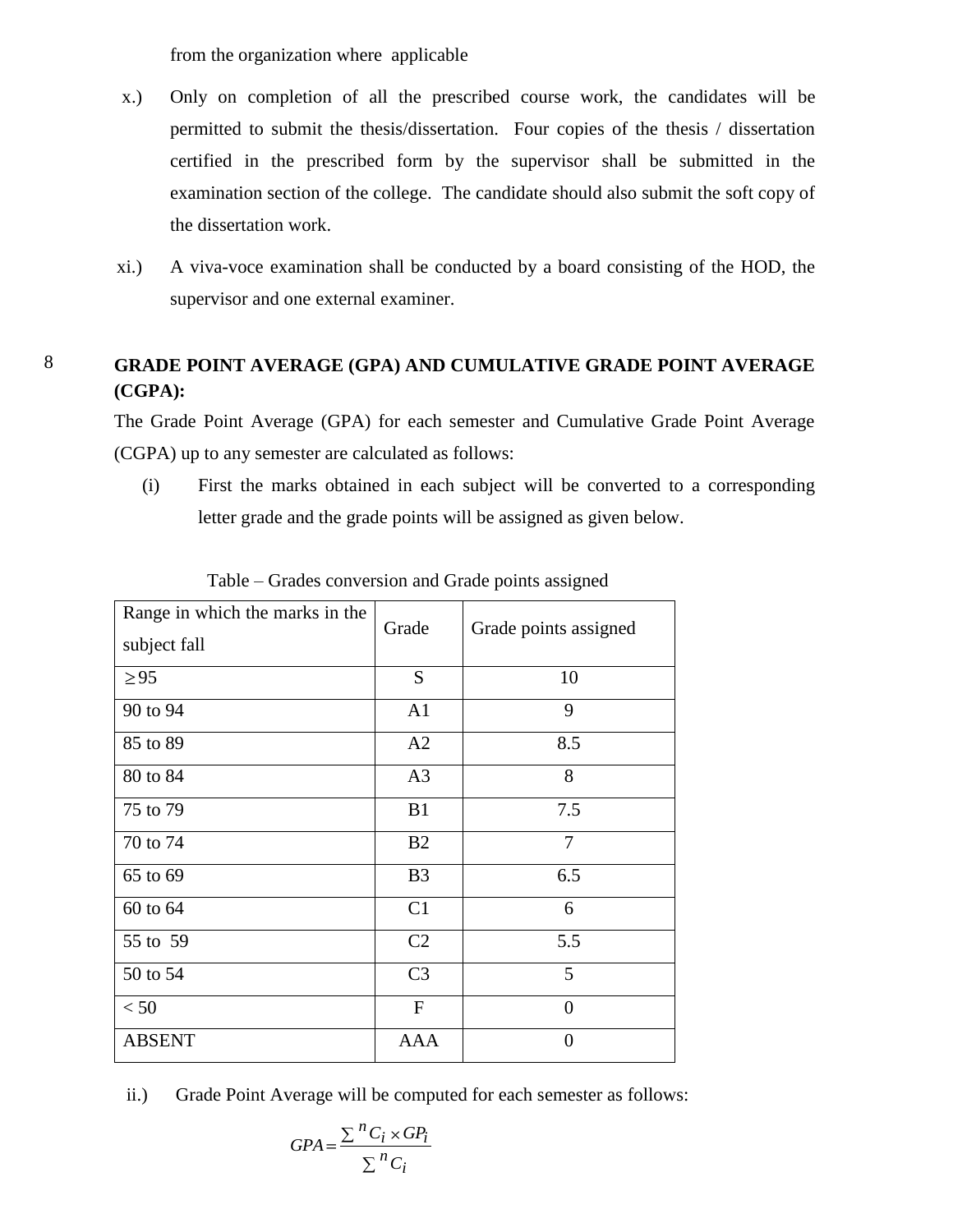where  $C_i$  = Credits for the course.  $GP_i$  = the Grade Point obtained for the course and the summation is over all the courses in that semester and n is the number of courses in that semester.

iii.) Cumulative Grade Point Average (CGPA) will be computed at the end of each semester. The CGPA would give the cumulative performance index of a student from the first semester up to the end of the semester to which it refers and calculated as follows.

$$
CGPA = \frac{\sum{}^{m} GPA_j \times TC_j}{\sum{}^{m} TC_j}
$$

Where 'm' is the number of semesters under consideration.  $TC_i$  is the total number of credits for a particular semester and GPAj is the Grade Point Average of that semester. Both GPA and CGPA will be rounded off to the second place of decimal and recorded as such.

iv.) While computing the GPA/CGPA, the courses in which the candidate is awarded Zero grade points will also be included.

#### 8.1 **Grade Sheet**

A grade sheet (Memorandum) will be issued to each student indicating his performance in all courses taken in that semester/year in the form of grades and also indicating the GPA and CGPA.

#### 8.2 **Transcripts**

After successful completion of the entire course of study, a Transcript containing performance of all semesters will be issued as a final record. Duplicate transcripts will also be issued if required after the payment of requisite fee. Partial transcript will also be issued up to any semester of the program to any student on request and on payment of the requisite fee in force.

#### 8.3 **Award of M.Tech Degree**

A student will be declared eligible for the award of the M.Tech Degree if he fulfills the following academic regulations:

- (i.) Pursued a course of study for not less than **four** semesters and not more than **eight** semesters.
- (ii.) Satisfies all the minimum academic requirements in appropriate branch and specialization in each semester prescribed herein after.
- (iii.) Registered for all the subjects and earn the credits specified.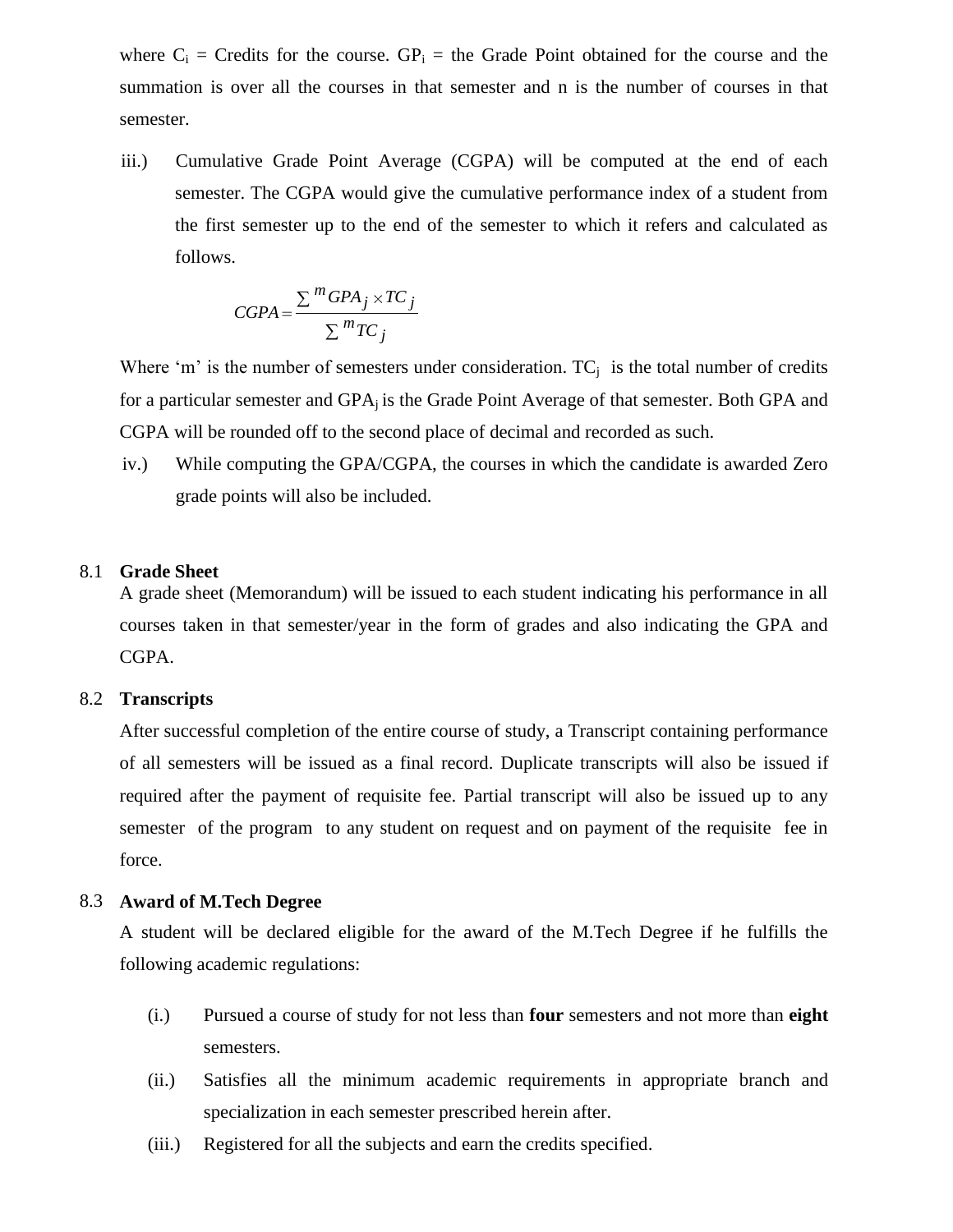- (iv.) Has no dues to the institution , library, hostels etc
- (v.) Has no disciplinary action pending against him/her.

### 9 **MINIMUM ACADEMIC REQUIREMENTS**

- 9.1 A candidate shall be deemed to have satisfied the minimum academic requirement in each theory, if he/she scores not less than 50% marks in the end examinations and also minimum 50% of marks in the sum of the internal evaluation and end examination taken together. However a minimum CGPA of 5.0 is required for the award of Degree.
- 9.2 A candidate shall be declared to have satisfied the minimum academic requirements and has become eligible for the award of degree if he/she fulfills each of the following conditions.
	- (i) Satisfies minimum requirements as stated in 9.1
	- (ii) Satisfies the minimum requirement of attendance as stipulated in clause 4
	- (iii) Satisfies all other regulations, academic or otherwise stipulated by the college from time to time.

### 10 **AWARD OF DEGREE AND CLASS**

A Candidate shall be eligible for the award of respective degree if he satisfies the minimum academic requirements in every subject and shall be awarded one of the classes given below based on CGPA obtained by him.

| <b>Class awarded</b>                | <b>CGPA</b>          |
|-------------------------------------|----------------------|
| <b>First Class with Distinction</b> | >7.5                 |
| <b>First Class</b>                  | $> 6.5$ and $< 7.5$  |
| <b>Second Class</b>                 | $\geq$ 5.0 and < 6.5 |

# 11 **WITHHOLDING OF RESULTS**

The result of a candidate shall be withheld if:

- i) He/She has not cleared any dues to the Institution / Hostel / University
- ii) A case of disciplinary action against him/her is pending disposal.

## 12 **EXAM HALL CULTURE**

- (i.) Students are not permitted to use mobile phones in the examination halls.
- (ii.) Any attempt by any student to influence the examiners, faculty and staff or Controller of Examinations for undue favours in the exams, and bribing them either for marks or attendance will be treated as malpractice cases and the student can be debarred from the college.
- (iii.) When a student absents himself/herself, he/She is treated as to have appeared and obtained zero marks in that subject (s) and Grading is done accordingly.
- (iv.) When a student's answer book is confiscated for any kind of attempted or suspected malpractice, the decision of the examination committee is final.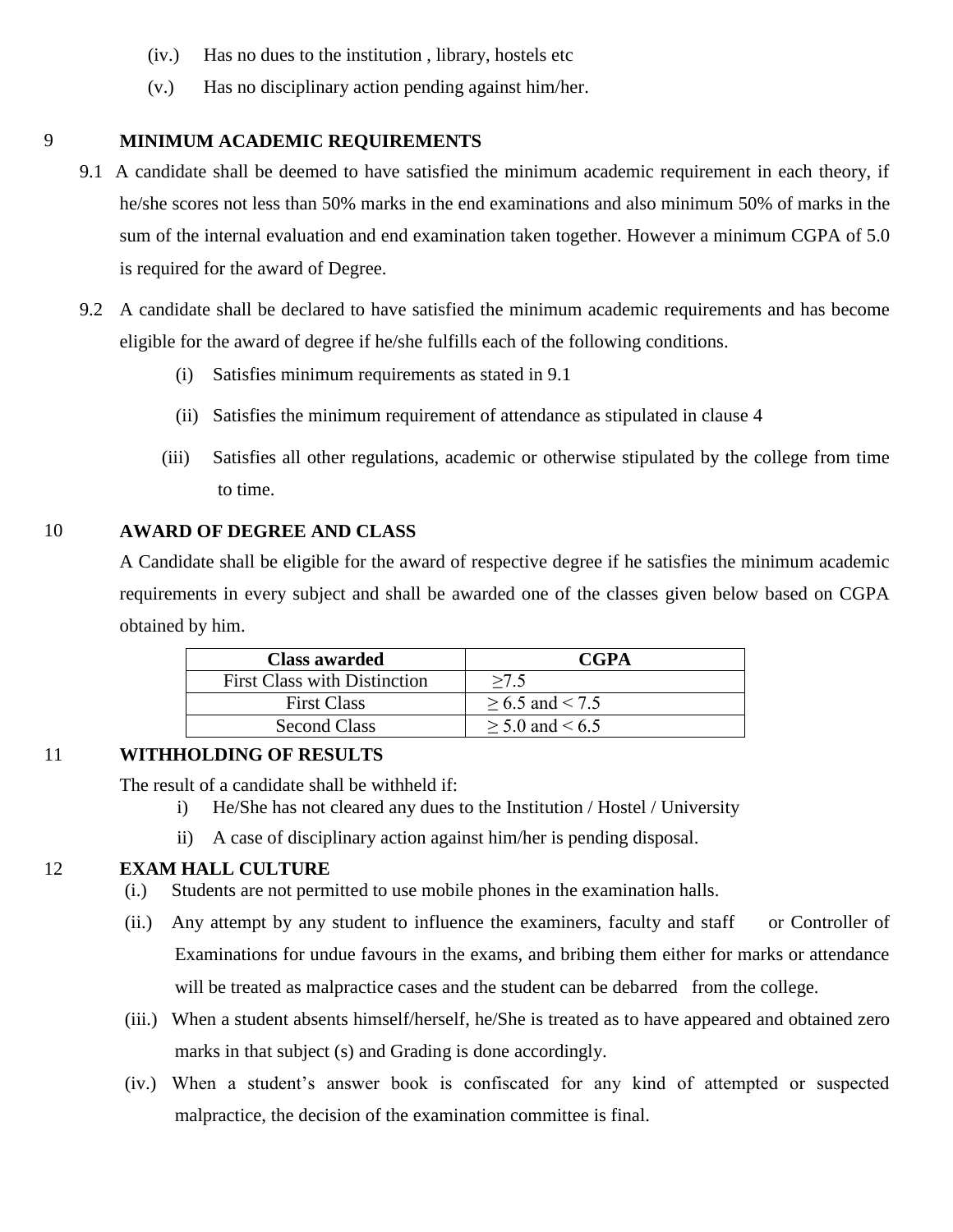### 13 **CONDITIONS OF PROMOTION**

A student shall be eligible for promotion to the succeeding semester if he/she satisfies the minimum attendance requirements in the current semester as given in clause 4.

# 14 **MINIMUM INSTRUCTION DAYS:**

Each semester shall consist of 90 instruction days/15 weeks including exams.

# 15 **TRANSITORY REGULATIONS**

Candidates who have been detained for want of attendance are eligible for readmission into the respective semester and shall be governed by the curriculum and academic regulations inforce at the time of rejoining.

# 16 **AMENDMENT OF REGULATIONS**

The college may, from time to time, revise, amend or change the regulations, scheme of examinations and syllabi.

# 17 **RAGGING**

Ragging of any kind is strictly prohibited. Student who indulges in ragging shall be punished as per the provisions of the ragging act.

# 18 **RULES OF DISCIPLINE**

- 1. Use of mobile phones with camera, in the campus is strictly prohibited.
- 2. Students shall behave and conduct themselves in a dignified and courteous manner in the campus/Hostels
- 3. Students shall not bring outsiders to the institution or hostels
- 4. Students shall not steal, deface, damage or cause any loss to the institution property
- 5. Students shall not collect money either by request or coercion from others within the campus or hostels.
- 6. Use of vehicles by the students inside the campus is prohibited.
- 7. Any conduct which leads to lowering of the esteem of the organization is prohibited.
- 8. Any student exhibiting prohibited behaviour shall be suspended from the institute. The period of suspension and punishment shall be clearly communicated to the student. The student shall lose the attendance for the suspended period
- 9. Dress Code
	- Boys : All the boy students should wear formal dresses. Wearing T-shirts and other informal dresses in the campus is strictly prohibited.
	- Girls : All the girls students shall wear saree, churidhar with dupatta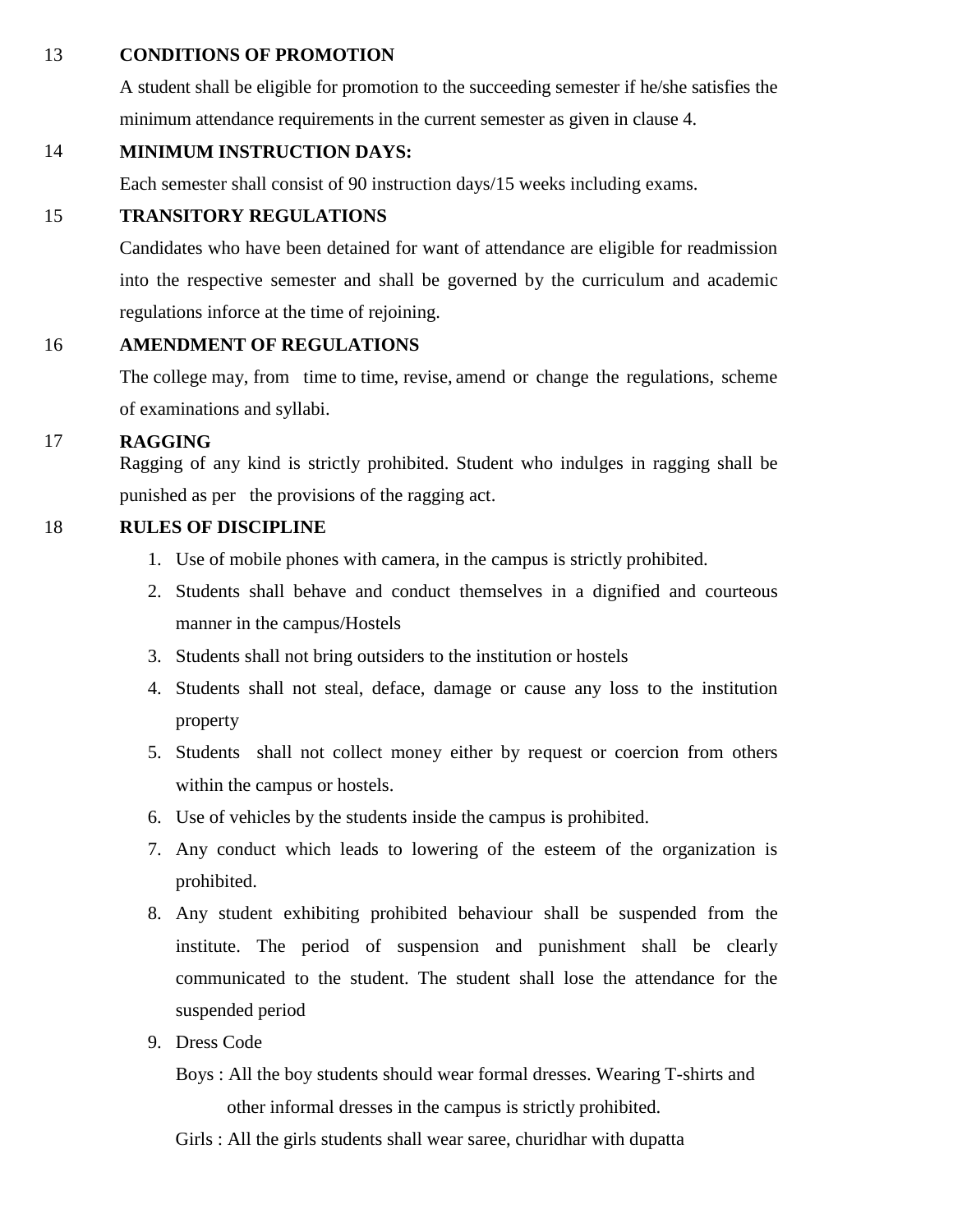## 19 **GENERAL**

The academic regulations should be read as a whole for purpose of any interpretation.

- i.) The college reserves the right of altering the regulations as and when necessary. The regulations altered may be applicable to all the Candidates on rolls.
- ii.) Wherever the word he, him or his occur, it will also include she, her, hers.
- iii.) Whenever ambiguities arise in interpreting the regulations, the joint board of studies shall have the powers to issue clarifications and /or to make new rule for removing such ambiguities which shall be final.

### **Punishments for Malpractice cases - Guidelines**

The examinations committee may take the following guidelines into consideration while dealing with the suspected cases of malpractice reported by the invigilators/squad members etc; during end examinations. The punishment may be more severe or less severe depending on the merits of the individual cases.

| S. No            | <b>Nature of Malpractices/Improper conduct</b>                                         | Punishment                                                                         |
|------------------|----------------------------------------------------------------------------------------|------------------------------------------------------------------------------------|
| 1.               | Possesses or keeps accessible in examination                                           | Expulsion from the examination hall                                                |
|                  | hall, any paper, note book, programmable                                               | and cancellation of the performance in                                             |
|                  | calculators, Cell phones, pager,<br>palm                                               | that subject only.                                                                 |
|                  | computers or any other form of material                                                |                                                                                    |
|                  | concerned with or related to the subject of                                            |                                                                                    |
|                  | the examination (theory or practical) in                                               |                                                                                    |
|                  | which he is appearing but has not made use                                             |                                                                                    |
|                  | of (material shall include any marks on the                                            |                                                                                    |
|                  | body of the student which can be used as an                                            |                                                                                    |
|                  | aid in the subject of the examination)                                                 |                                                                                    |
| 2.               | Uses objectionable, abusive or offensive                                               | Cancellation of the performance in that                                            |
|                  | language in the answer paper or in letters to                                          | subject.                                                                           |
|                  | the examiners or writes to the examiner                                                |                                                                                    |
|                  | requesting him to award pass marks.                                                    |                                                                                    |
| 3.               | Copying detected on the basis of internal                                              | Cancellation of the performance in that                                            |
|                  | evidence, such as, during valuation or during                                          | subject and all other subjects the                                                 |
|                  | special scrutiny.                                                                      | candidate<br>has<br>appeared<br>including                                          |
|                  |                                                                                        | practical examinations and project work                                            |
| $\overline{4}$ . |                                                                                        | of that semester/year examinations.                                                |
|                  | Gives assistance or guidance or receives it                                            | Expulsion from the examination hall                                                |
|                  | from any other student orally or by any other<br>body language methods or communicates | and cancellation of the performance in                                             |
|                  |                                                                                        | that subject only of all the students<br>involved. In case of an outsider, he will |
|                  | through cell phones with any other student                                             |                                                                                    |
|                  | or persons in or outside the exam hall in<br>respect of any matter.                    | be handed over to the police and a case<br>is registered against him.              |
| 5.               | Has copied in the examination hall from any                                            | Expulsion from the examination hall                                                |
|                  | paper, book, programmable calculators,                                                 | and cancellation of the performance in                                             |
|                  | palm computers or any other form of                                                    | that subject and all other subjects                                                |
|                  | material relevant to the subject of the                                                | including practical examinations and                                               |
|                  | examination (theory or practical) in which                                             | project work of that semester/year.                                                |
|                  | the student is appearing.                                                              |                                                                                    |
| 6.               | Comes in a drunken condition<br>the<br>to                                              | Expulsion from the examination hall                                                |
|                  | examination hall.                                                                      | and cancellation of the performance in                                             |
|                  |                                                                                        |                                                                                    |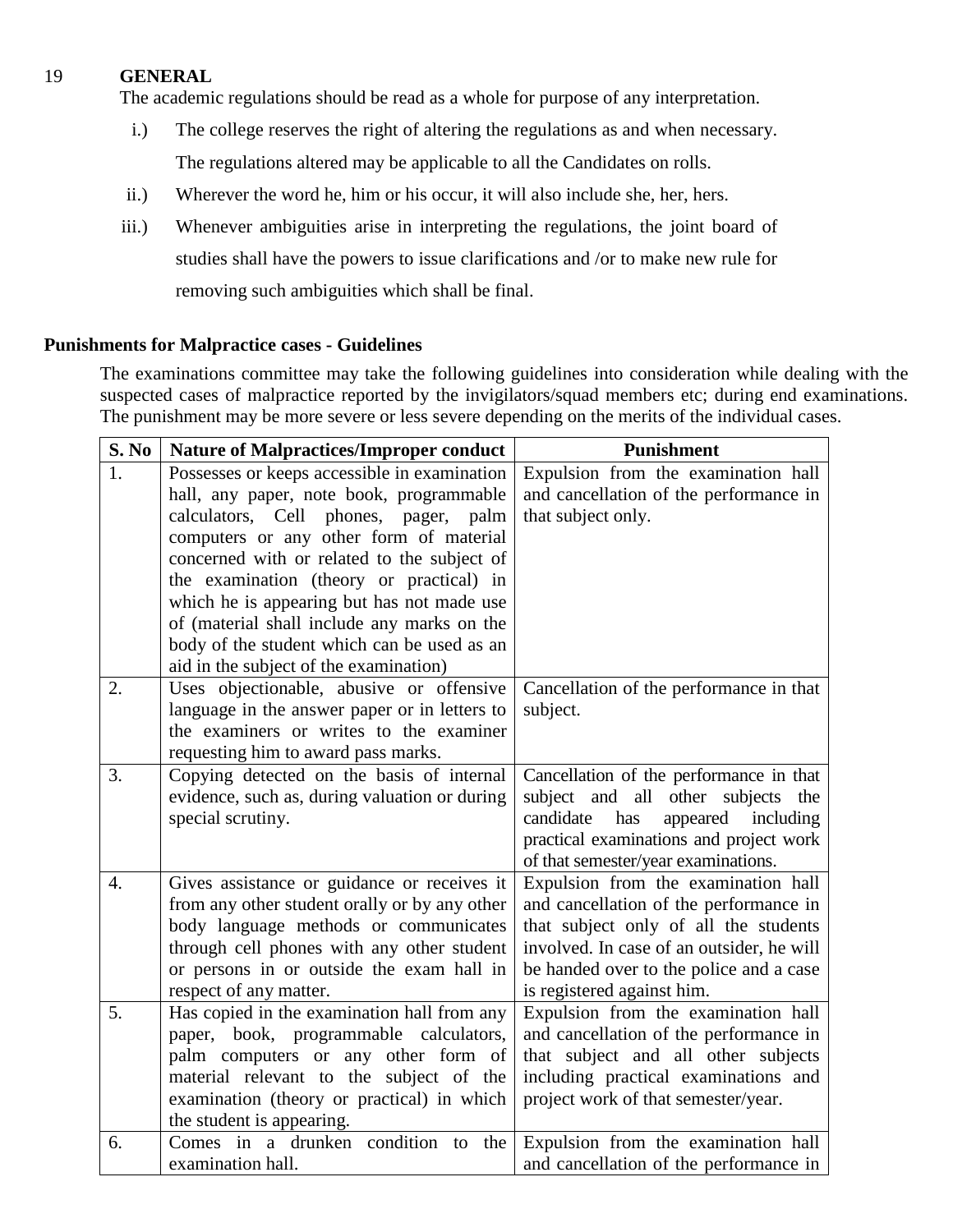|     |                                                                                                                                                                                                                                                                                                                                                                                                                                                                                                                                                                                                                                                                                                                                                                                                                                                                                                                                                                                                                                                | that subject and all other subjects<br>including practical examinations and<br>project work of that semester/year.                                                                                                                                                                                                                                                                                                                                                |
|-----|------------------------------------------------------------------------------------------------------------------------------------------------------------------------------------------------------------------------------------------------------------------------------------------------------------------------------------------------------------------------------------------------------------------------------------------------------------------------------------------------------------------------------------------------------------------------------------------------------------------------------------------------------------------------------------------------------------------------------------------------------------------------------------------------------------------------------------------------------------------------------------------------------------------------------------------------------------------------------------------------------------------------------------------------|-------------------------------------------------------------------------------------------------------------------------------------------------------------------------------------------------------------------------------------------------------------------------------------------------------------------------------------------------------------------------------------------------------------------------------------------------------------------|
| 7.  | Smuggles in the Answer book or takes out or<br>arranges to send out the question paper<br>during the examination or answer book<br>during or after the examination                                                                                                                                                                                                                                                                                                                                                                                                                                                                                                                                                                                                                                                                                                                                                                                                                                                                             | Expulsion from the examination hall<br>and cancellation of performance in that<br>subject and all the other subjects<br>including practical examinations and<br>project work of that semester/year. The<br>student is also debarred for two<br>consecutive semesters from class work<br>and all examinations. The continuation<br>of the course by the student is subject<br>academic regulations<br>the<br>in<br>to<br>connection with forfeiture of seat.       |
| 8.  | Refuses to obey the orders of the Chief<br>Superintendent/Assistant - Superintendent /<br>any officer on duty or misbehaves or creates<br>disturbance of any kind in and around the<br>examination hall or organizes a walk out or<br>instigates others to walk out, or threatens the<br>officer-in charge or any person on duty in or<br>outside the examination hall of any injury to<br>his person or to any of his relations whether by<br>words, either spoken or written or by signs or<br>by visible representation, assaults the officer-<br>in-charge, or any person on duty in or outside<br>the examination hall or any of his relations, or<br>indulges in any other act of misconduct or<br>mischief which result in damage to or<br>destruction of property in the examination hall<br>or any part of the College campus or engages<br>in any other act which in the opinion of the<br>officer on duty amounts to use of unfair means<br>or misconduct or has the tendency to disrupt<br>the orderly conduct of the examination. | In case of students of the college, they<br>shall be expelled from examination<br>cancellation<br>of<br>halls<br>and<br>their<br>performance in that subject and all<br>other subjects of that semester/year.<br>The students also are debarred and<br>forfeit their seats. In case of outsiders,<br>they will be handed over to the police<br>and a police case is registered against<br>them.                                                                   |
| 9.  | Leaves the exam hall taking away answer<br>script or intentionally tears of the script or<br>any part thereof inside or outside the<br>examination hall.                                                                                                                                                                                                                                                                                                                                                                                                                                                                                                                                                                                                                                                                                                                                                                                                                                                                                       | Expulsion from the examination hall and<br>cancellation of performance in that subject<br>and all the other subjects including<br>practical examinations and project work of<br>that semester/year. The candidate is also<br>debarred for two consecutive semesters<br>from class work and all University<br>examinations. The continuation of the<br>course by the candidate is subject to the<br>academic regulations in connection with<br>forfeiture of seat. |
| 10. | Possesses any lethal weapon or firearm in the<br>examination hall.                                                                                                                                                                                                                                                                                                                                                                                                                                                                                                                                                                                                                                                                                                                                                                                                                                                                                                                                                                             | Expulsion from the examination hall<br>and cancellation of the performance<br>in that subject and all other subjects<br>including practical examinations and<br>project work of that semester/year.<br>The student is also debarred and<br>forfeits the seat.                                                                                                                                                                                                     |